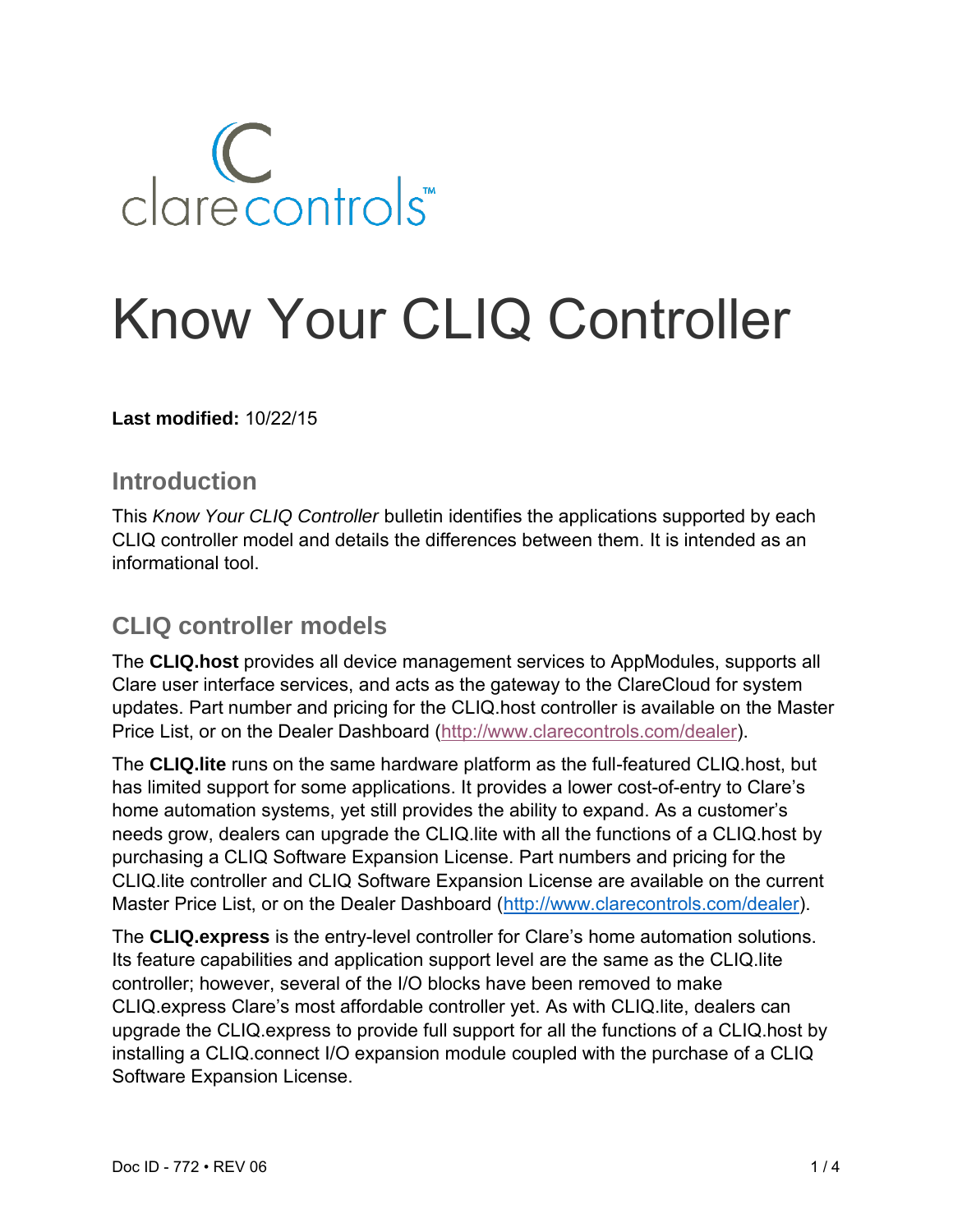The table below lists the software features supported by each of the CLIQ.host controllers.

| <b>Application</b> | <b>CLIQ.host</b> | <b>CLIQ.lite</b>     | <b>CLIQ.express</b>  |
|--------------------|------------------|----------------------|----------------------|
| Audio zones        | Unlimited        | 4 zones              | 4 zones              |
| Audio streams      | 3                | 3                    | 3                    |
| Lighting           | Unlimited        | 10 circuits          | 10 circuits          |
| Security           | Unlimited        | 1 partition, 8 zones | 1 partition, 8 zones |
| Thermostats        | Unlimited        | 2                    | 2                    |
| Cameras            | Unlimited        | 2                    | 2                    |
| Pool Spa           | Unlimited        | N/A                  | N/A                  |
| Entertainment      | Unlimited        | 4                    | 4                    |

#### **CLIQ.express I/O port capabilities**

As mentioned above, the CLIQ.express controller has a reduced set of I/O ports. The I/O capabilities of the CLIQ Controller family are shown in the following table.

| <b>I/O Function</b>  | <b>CLIQ.host</b> | <b>CLIQ.lite</b> | <b>CLIQ.express</b> |
|----------------------|------------------|------------------|---------------------|
| <b>USB 2.0</b>       | っ                | າ                | ⌒                   |
| <b>Ethernet LAN</b>  |                  |                  |                     |
| <b>IR Controller</b> | 6                | 6                | N/A                 |
| Digital I/O          |                  | 4                | N/A                 |
| Contact/Relay        | 2                | 2                | N/A                 |
| <b>RS232</b>         | っ                | າ                |                     |
| CobraNet             |                  |                  |                     |

The difference between the CLIQ.host and CLIQ.lite, and the CLIQ.express controller back panel connections is illustrated in [Figure 1](#page-2-0) and [Figure 2.](#page-3-0)

**Note:** CLIQ.host and CLIQ.lite units marked Rev C or higher fully support both USB 2.0 ports.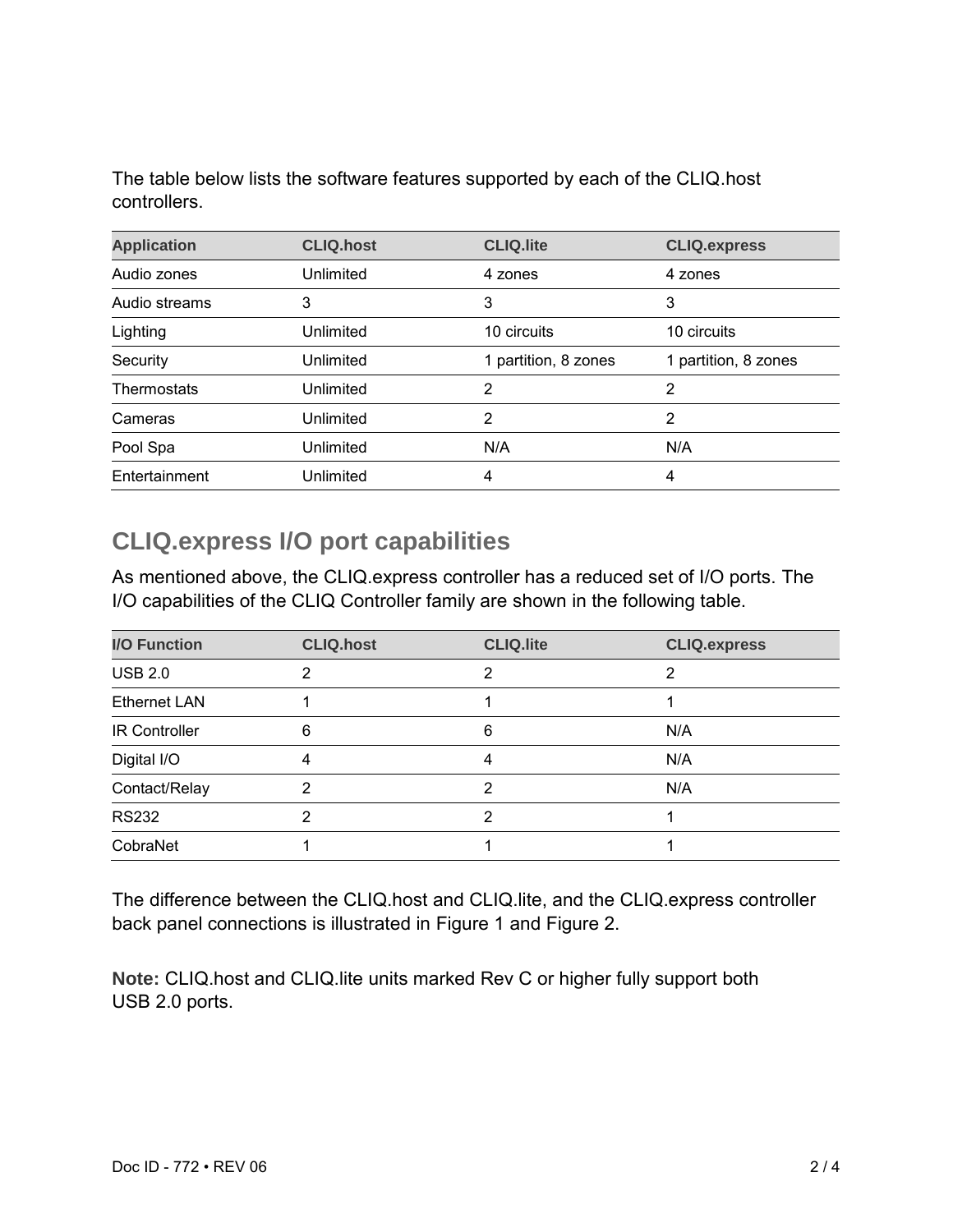## **CLIQ license administration**

When a dealer wants to expand the capabilities of a CLIQ.express, he or she can install a CLIQ.connect module in conjunction with the application of a CLIQ Software Expansion License. A license key code will be provided to the dealer. The dealer must then call our Technical Support team to validate the code and modify the project's CLIQ.express license to that of a CLIQ.host.

<span id="page-2-0"></span>**Figure 1: CLIQ.host and CLIQ.lite controller backplane configuration**